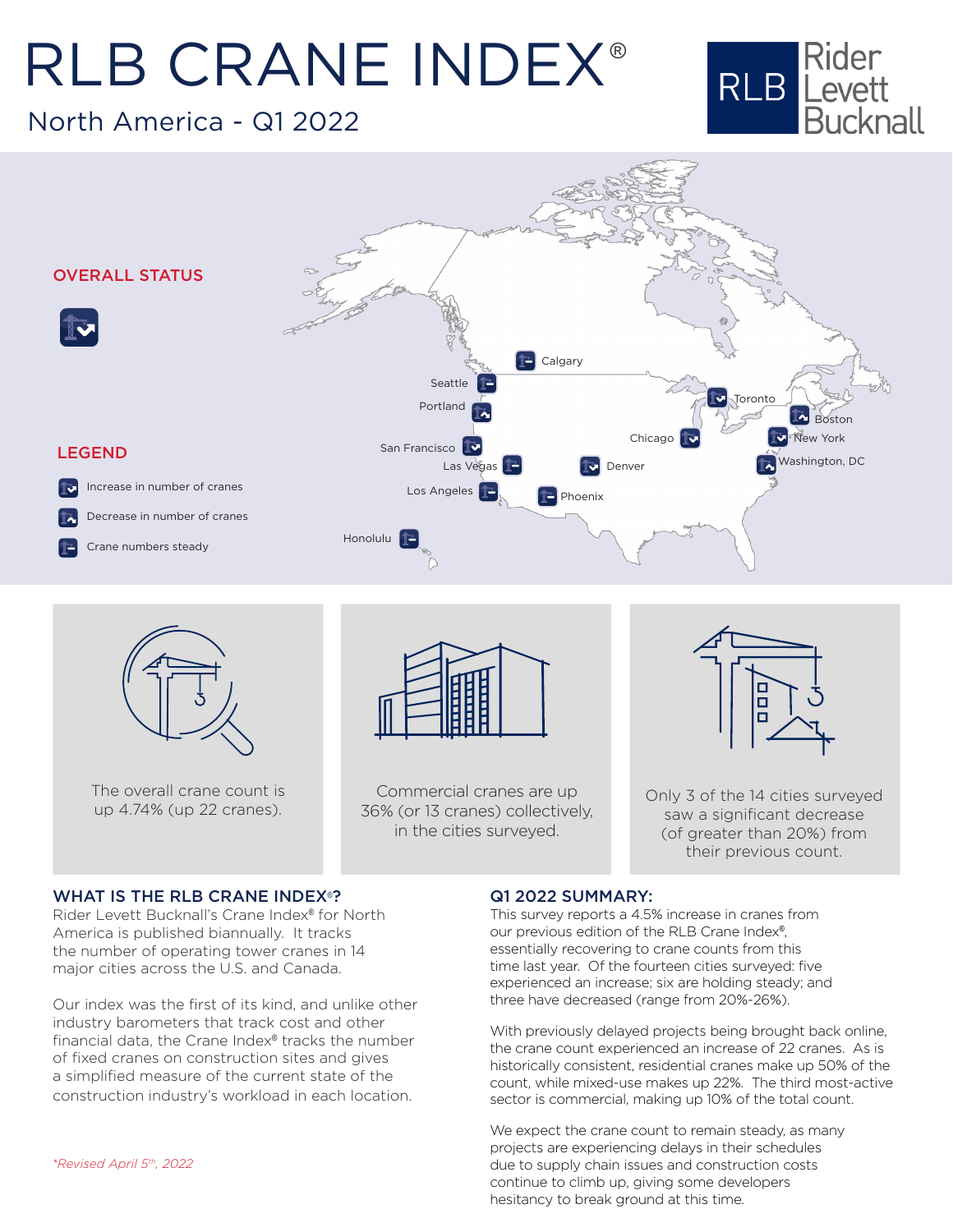

# **+21%**

Toronto has a 21% increase from this time last year.



The hospitality sector sees an increase in cranes of 24%.

**10%** Los Angeles makes up approximately 10 percent of the total crane count (51 cranes).

| <b>KEY SECTORS</b>    |                                                       |
|-----------------------|-------------------------------------------------------|
| CIVIL                 | Ī~                                                    |
| COMMERCIAL            | $\bar{\mathbb{F}}$                                    |
| CULTURAL              | $\mathbb{P}$                                          |
| EDUCATION             | T-                                                    |
| FEDERAL GOVT.         | Þ                                                     |
| <b>HFAI THCARF</b>    | $\mathbb{F}$                                          |
| HOSPITALITY           | ু                                                     |
| <b>INDUSTRIAL</b>     | Þ                                                     |
| <b>MIXED USE</b>      | Þ                                                     |
| PUBLIC/CIVIC          | Þ                                                     |
| PUBLIC ASSEMBLY       | $\mathbb{D}% _{T}=\mathbb{C}^{n}\times\mathbb{C}^{n}$ |
| RESIDENTIAL           | ি                                                     |
| <b>SPORT</b>          | 1-                                                    |
| <b>TRANSPORTATION</b> | ∏⊽                                                    |
| OTHER                 | $\mathbb{Z}$                                          |

# **BOSTON**

Boston experienced a reduction in its crane count. Despite the ongoing challenges of materials supply chains and labor shortages, the market remains very active with several large-scale projects in progress as well as a healthy pipeline of projects in the planning stage. Development in the Seaport, Fenway, and Financial Districts continues to remain strong with life sciences, multi-family, and mixed-use projects.

# **CALGARY**

Since the last count, Calgary holds steady, losing only a single crane on its skyline. While the \$634 million Calgary Event Centre has been put on hold because of concerns about cost escalation, the number of building permits is up 29% year-over-year, with residential projects driving the construction industry. Construction is underway for projects exceeding \$3.2 billion value including the BMO Centre Expansion, 12 inner-city multi-family projects, 120 residential suburban projects, and VIVO Indoor Recreation Facility Expansion.

# **ED** CHICAGO

High-rise work in Chicago has picked up with the city gaining three cranes since the previous survey. Residential remains the strongest sector with luxury rental leading over condos; construction on the largest residential building previously halted due to Covid has now resumed, having switched from condo to rentals.

In the North End, a medical research lab – the first building of a massive mixed-use development – has broken ground.

# **DENVER**

Even as many downtown projects are completed, Denver has experienced a significant increase in its crane count. This is due to the continuing redevelopment of the Five-Points/Cole/RiNO areas, as developers capitalize on what seems to be a never-ending demand for apartments. Many include a component of mixeduse amenities such as grocery stores, entertainment venues, office space, and parking. Downtown, there are several new office developments on the drawing board.

# **HONOLULU**

The Honolulu skyline has remained static since Q3 2021, adding only one new crane while other large projects are wrapping up. Mixed-use development continues to transform the area that spans the Waikiki visitor district to the Ala Moana-Kakaako neighborhood. Active project types include residential towers that offer luxury, market-rate, and affordable condominium units, combined with commercial space and structured parking, as well as a public-private partnership that combines an affordable housing tower with a state judiciary facility. An influx of federal funding for infrastructure projects may shift the concentration of construction activities to include more project types in the public sector over the next 12-24 months.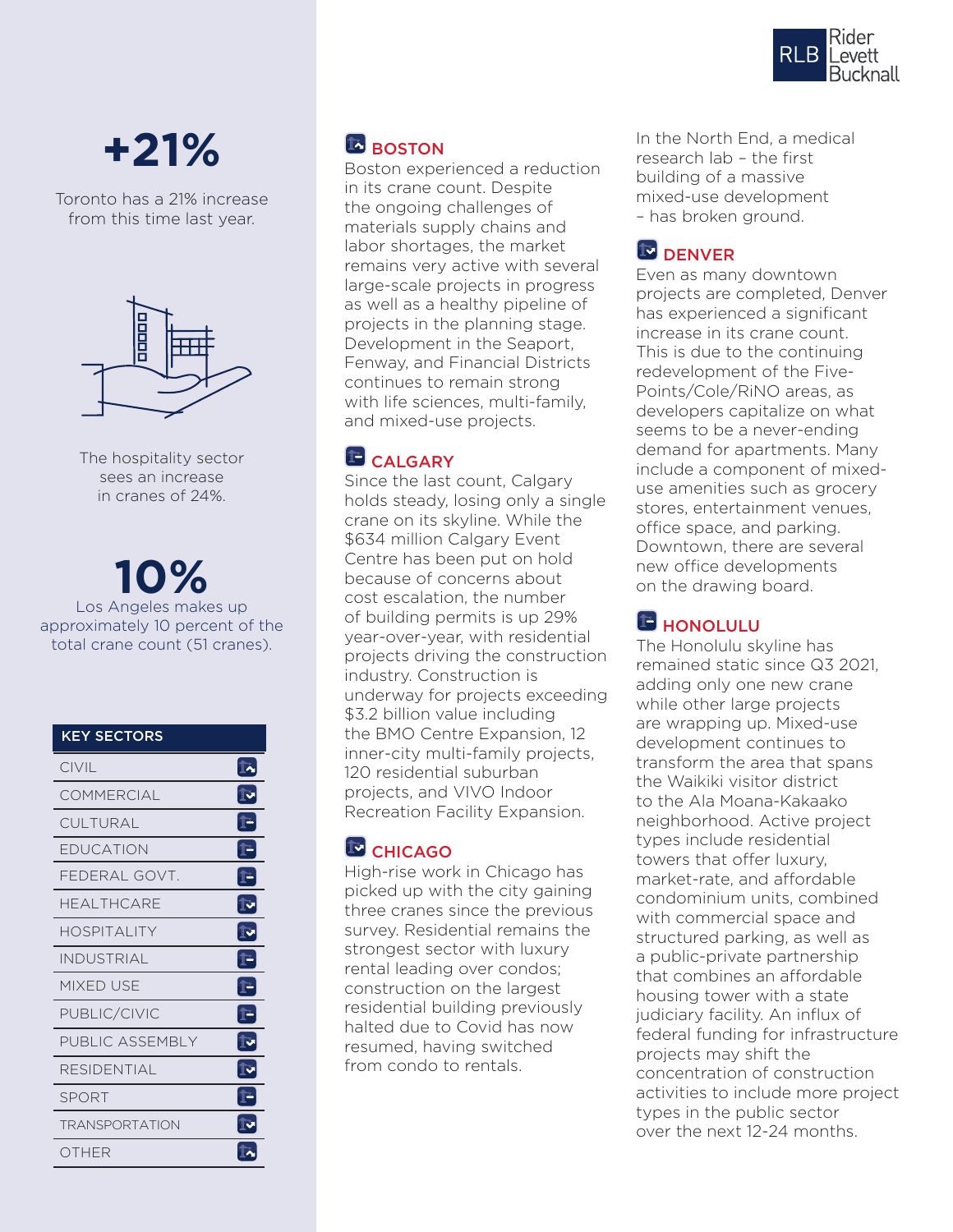

# **LAS VEGAS**

In Las Vegas, the crane count is unchanged. In 2022, new public works, commercial, and residential projects are slated to get underway. Downtown Civic Center Building and Plaza construction is set to begin this year. A new Marriott hotel and Dream Hotel Las Vegas are also set to start in 2022. Near the convention center, construction of Fontainebleau continues.

## LOS ANGELES

The number of cranes in Los Angeles remains unchanged. Multi-family residential and mixed-use projects account for 67% of the city's cranes. The count for cultural and civic projects has slightly increased to 8% of the cranes, and healthcare and hospitality sectors rose 6% and 8% respectively. The cranes dedicated to transportation projects accounts for around 8% of the local count. Cranes for commercial work remain steady, representing 4% of the count.

#### NEW YORK CITY

New York City's crane count has slightly increased. Half of the cranes are located in Hudson Yards and the rest within the parameters of 59 Street to 14 Street and Second Avenue to 12 Avenue. The JP Morgan tower alone has four tower cranes in operation. Over the past few years, the city's crane count has dropped dramatically, possibly because developers are looking to repurpose existing buildings, such as the Waldorf Astoria hotel and the post office across from Penn Station.

# **PHOENIX**

The number of cranes operating in Phoenix remains stable. They are at residential developments. One is at Skye on 6th, a 26-story apartment complex that includes a parking garage and retail ground floor. The other, located at 3rd St and Garfield, will be a 24-story multifamily development, with retail, conference, and business spaces on the street level.

#### **PORTLAND**

The Portland crane count has seen a small decrease as some larger projects near completion. The highest concentration of cranes is in the Southwest along the waterfront. The majority of projects in the city are mixed-use or residential, including several senior living and affordable housing developments. Additional cranes are anticipated later this year as several university, healthcare, and aviation projects commence.

#### SAN FRANCISCO

Concentrated in the downtown area, the number of cranes on the San Francisco skyline has incrementally increased. The large majority of cranes are allocated to residential and mixed-use developments, with industrial and commercial projects accounting for the remainder. New residential developments in the Marina and Nob Hill neighborhoods reflect the city's critical need for housing.

# **SEATTLE**

The Seattle crane count is holding steady. The Capital Hill area showed a resurgence in construction, while Downtown saw a reduction in cranes. A review of sector activity finds the majority of cranes are in use at residential sites. Compared to the previous survey, education projects are on the rise, healthcare facilities are holding constant, and commercial work is declining.

# **TORONTO**

As it has since 2015, Toronto continues to lead the crane count in North America, with a 12% increase in cranes across the city, even as project completions took away 18 cranes from the previous survey. The commercial sector leads the change in the numbers, with an increase of 18 cranes. Residential and mixeduse projects also experienced growth, with a combined increase of seven cranes.

# WASHINGTON, D.C.

While the crane count in Washington D.C. has declined as residential and mixed-use facilities wrap up, indicators for future growth are evident. The pipeline for hospitality and residential sectors is particularly strong. Throughout the Buzzard Point neighborhood, many new mixed-use projects are in development.